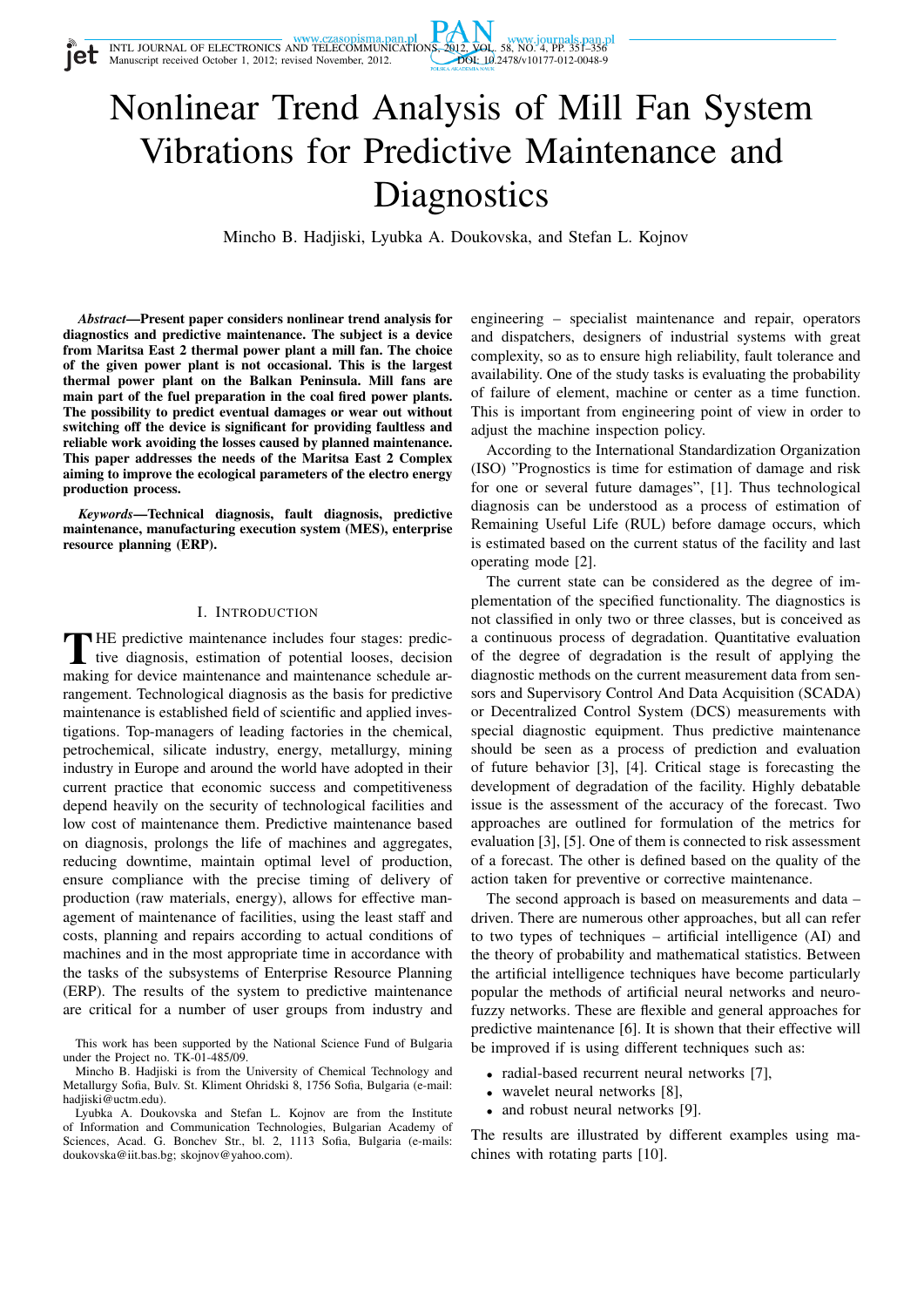www.journals.pan.pl 352 M. B. HADJISKI, L. A. DOUKOVSKA, S. L. KOJNOV

In last few years is increasing interest in the diagnosis based on the method of precedents (Case-Based Reasoning – CBR) [11]. This method is effective in the absence of sufficient measurements and especially for analysis and retrieval of precedents with their attributes and relationships. The adaptation procedure is implemented in the base of rules derived from experts. The results in paper [12] show that it is appropriate to combine the diagnostic method based on the precedents with neural network or fuzzy logic, which will mitigate the disadvantages of the method. Similar results are contained in [13].

The predictive maintenance, as a complex interdisciplinary field of science, technology and economy is far from completion. Its application in the industry faces a number of complexities. They are related to problems of technological diagnostics (limited opportunities for application of active diagnosis, lack of repeatability in testing objects, extremely large complex of facilities, equipment variability in their life cycle, inevitably a high degree of uncertainty), procedures for decision making for proactive or corrective actions to maintain, the methods for the scheduling of the action, integration into Manufacturing Execution System (MES) and Enterprise Resource Planning (ERP) systems.

From industrial application viewpoint, the maximal number of fault diagnostic applications in process industries are based on process historian based approaches. This is due to the fact that process history-based approaches are implementing modeling an a priori knowledge. Further, even for processes for which models are available, the models are usually steady – state models. It would require considerable effort to develop dynamic models specialized towards fault diagnosis applications. The scope of the process history based systems as applied in the industry is mainly restricted to sensor failures. There are very few industrial applications in published literature that deal with parametric failures. Among the process history based approaches, statistical approaches seem to have been well studied and applied. The reason for this might be that with the current state-of-the-art in applications, detection seems to be a bigger concern than detailed diagnosis. Hence, statistical approaches that are easy to build and which do very well on fast detection of abnormal situations have been successful in industrial applications. Chemical processes are inherently nonlinear in nature. While the theory of linear quantitative model-based approaches is quite mature, the design and implementation for nonlinear models is still an open issue.

Fault diagnosis shares with other process operations the realization that with powerful knowledge representation schemes, one can capture the expertise of operators and control engineers that was gained over years of experience with process plants. Process specific knowledge can be used to improve general purpose methodologies. There is a close coupling between diagnosis and process operations design of chemical plants. The proper design of a chemical plant can reduce the burden on the task of diagnosis. Also, the information from diagnosis can be used to continuously improve the performance of process operations. The information from fault diagnosis can be incorporated into the traditional solution paradigms of other process operations. The aim of this paper is to provide a brief overview of various methods and operations modules that would particularly share information with the fault diagnosis module and also outline the nature of interaction that one can expect.

#### II. PROBLEM FORMULATION

In the presented paper we have chosen to analyze a device from Maritsa East 2 power plant – a mill fan. Maritsa East 2 thermal power plant (TPP) has built up eight blocks – 4  $\times$  175 MW and 4  $\times$  210 MW. In historic plan in 1962 a decision has been taken for building up Maritsa East 2 TPP, and since 1970 the electro energy of least price cost for the country is produced in Maritsa East 2 TPP. At the end of 1995 8th energy block has been connected in parallel to the energy system of the country by which the second stage of Maritsa East 2 TPP enlargement was completed. Achieved installed capacity is 1450 MW. This turns Maritsa East 2 TPP into the biggest thermal power plant in the Balkans. After following reconstructions and modernizations installed capacity at the moment reaches 1556 MW as in the end of 2009 block 6 was cut off for the purpose of modernization and increasing its capacity to 230 MW. The Maritsa East 2 TPP being the largest thermal power plant on the Balkan Peninsula and the choice of the given power plant is not occasional.

The mill fans are used to mill, dry and feed the coal to the burners of the furnace chamber. They are together milling and transporting devices. Mill fans are most often used for power plants burning brown and lignite coal. In general these are large centrifugal fans which suck flue gases with temperature around 800-1000 °Cfrom the top of the furnace chamber. In the same pipe the coal is fed, thus diminishing the drying agent temperature and drying the coal prior entering the fan. The coal is being milled by the fast rotating rotor of the fan and turn into coal dust. This dust is transferred to separator which returns the bigger particles to the fan.

The separator can be tuned for a desired dust granulometric size. One of the most important parameters to control is the discharge temperature of the dust-air mixture. For the considered mill fan it should be between 145-195 °C. Lower than 145 °Cmay cause clogging of the mill and higher than 195 °Cmay cause the dust to be fired in the ducts prior the burners. This temperature is also a measurement for the load of the mill. The lower the temperature the higher the load is more coal is fed to the mill. The part which suffers the most and should be taken care of is the rotor of the mill fan. Because of the abrasive effect of the coal it wears out and should be repaired by welding to add more metal to the worn out blades.

The mill fans (MF) are centrifugal fans of the simplest type with flat radial blades adapted for simultaneous operation both like fans and also like mills. The basic components of a mill fan are (Fig. 1): steel body , covered by bar shield plates 2 thick 7080 mm, and a rotor, consisting of a mill wheel 3 with twelve blades 6. The rotor is fixed by a console to a shaft 4, located upon two roll bearings [14].

The mill wheel blades 1 (Fig. 2) bear shield beats 2 thick 30-40 mm, directly beating the coal particles. The fuel entering the mill is sucked to the beating elements of the mill-fan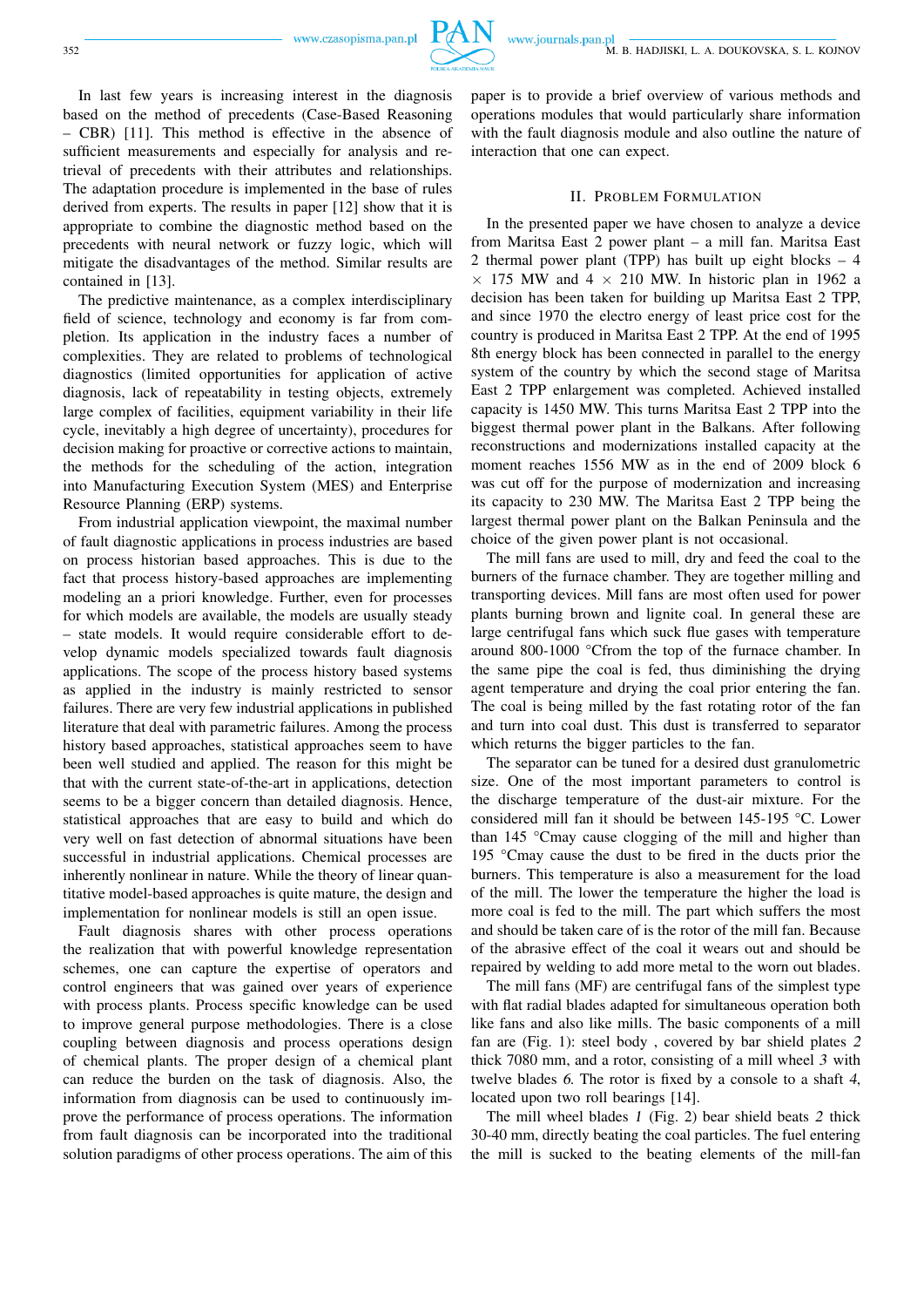www.czasopisma.pan.pl www.journals.pan.pl NONLINEAR TREND ANALYSIS OF MILL FAN SYSTEM VIBRATIONS FOR PREDICTIVE MAINTENANCE AND DIAGNOSTICS 353



Fig. 1. Mill fan.



Fig. 2. Mill fan rotor.

rotor together with the drying agent (usually hot gases with a temperature of 950-1100 $^{\circ}$ C). The located before the mill fan descending mine is the place for intensive drying of the fuel where a good deal of the external moisture is reduced; in the milling zone, i.e. between the shield bars -blades an additional drying takes place and also an effective milling of the dried fuel.

The ground product with the cooled drying agent is forced by the dozing rotor of the aggregate into a centrifugal or inertial separator 3 from where the big particles return to the mill and the small ones are carried out by the gas stream through the dust pipes to the burners. At the output end of the pipe for returning big particles from the separator a cone valve is set to regulate the amount of recycling gas from the separator downwards to the bottom of the fuel-delivering drying mine to induce into the mill fan.

Whenever it is necessary to reduce the intensiveness of drying, the recirculation of the cooled drying agent is intensified (increased). Metallic parts and the trioxide are caught in a specific box 10 in the down section of the corpse. The higher the productiveness of the mill fan, the greater its diameter; this is accompanied by a deterioration of the even fuel distribution along the blades, by an intensified local wearing-out of the blades, also of the trioxide disc and a decrease of the milling effectiveness. The drying-agent temperature after the drying mine, i.e. before the very mill fan, must not exceed 450-500°. The percentage of  $0_2$  in the damp mixture before the mill can reach 2,5 % and the part of  $0<sub>2</sub>$  together with the moist evaporation in the drying mine is reduced to less than 15-16 %; this ensures the installation against explosions this makes the installation explosion-proof.

The total pressure developed by the mill fan equals to 1-2 kPa (100-200 mm water column) and it is directed to overcoming the resistance of the drying path which is under pressure and also of the resistance of the separator, the dust piping and the burners.

Coal milling systems with mill fans are widely used in the fossil fired power plants, due their possibility to simultaneously dry, mill and transport the coal to boilers furnace chamber.

As drying agent are used hot flue gases from the furnace chamber with low oxygen content which makes the process explosion proof for very high temperatures. This process also diminishes the nitrogen oxides emissions. These features make the mill fan system suitable for boilers firing low caloricity lignite.

For 210 MW power units the milling rotor has diameter  $D = 3.4m$ , width  $b = 0.9m$  and rotation speed  $n = 490$ rpm. There is also a system for drying agent temperature control. Such mill fan is shown in Fig. 1.

Drying agent flow depends on the amount of coal to be milled. Thus if the mill gets loaded the discharge temperature decreases and vice versa.

Coal and flue gases enter the mill through a special duct taking gases from the top of the furnace chamber. The rotor works as fan and a mill. After milling the coal dust gets into a separator, where the milled fractions are directed to the burners or back for additional milling depending on their size.

The boiler which milling system is studied is a Benson type once-though sub-critical boiler. There are four mills per boiler. Each mill fan system has four radial bearings two in the mill and two in the motor. All the data used in the present research are obtained from the historian system of the Distributed Control System (DCS).

### III. PROCESS CONTROL SYSTEM

Experion® Process Knowledge System (PKS) is a costeffective open control and safety system that expands the role of distributed control. It addresses critical manufacturing objectives to facilitate sharing knowledge and managing workflow. Experion provides a safe, robust, scalable, plant-wide system with unprecedented connectivity through all levels of the plant as illustrated in the following high-level view of the architecture. The Experion unified architecture combines DCS functionality and a plant-wide infrastructure that unifies business, process, and asset management to: Facilitate knowledge capture; Promote knowledge sharing; Optimize work processes; Accelerate improvement and innovation.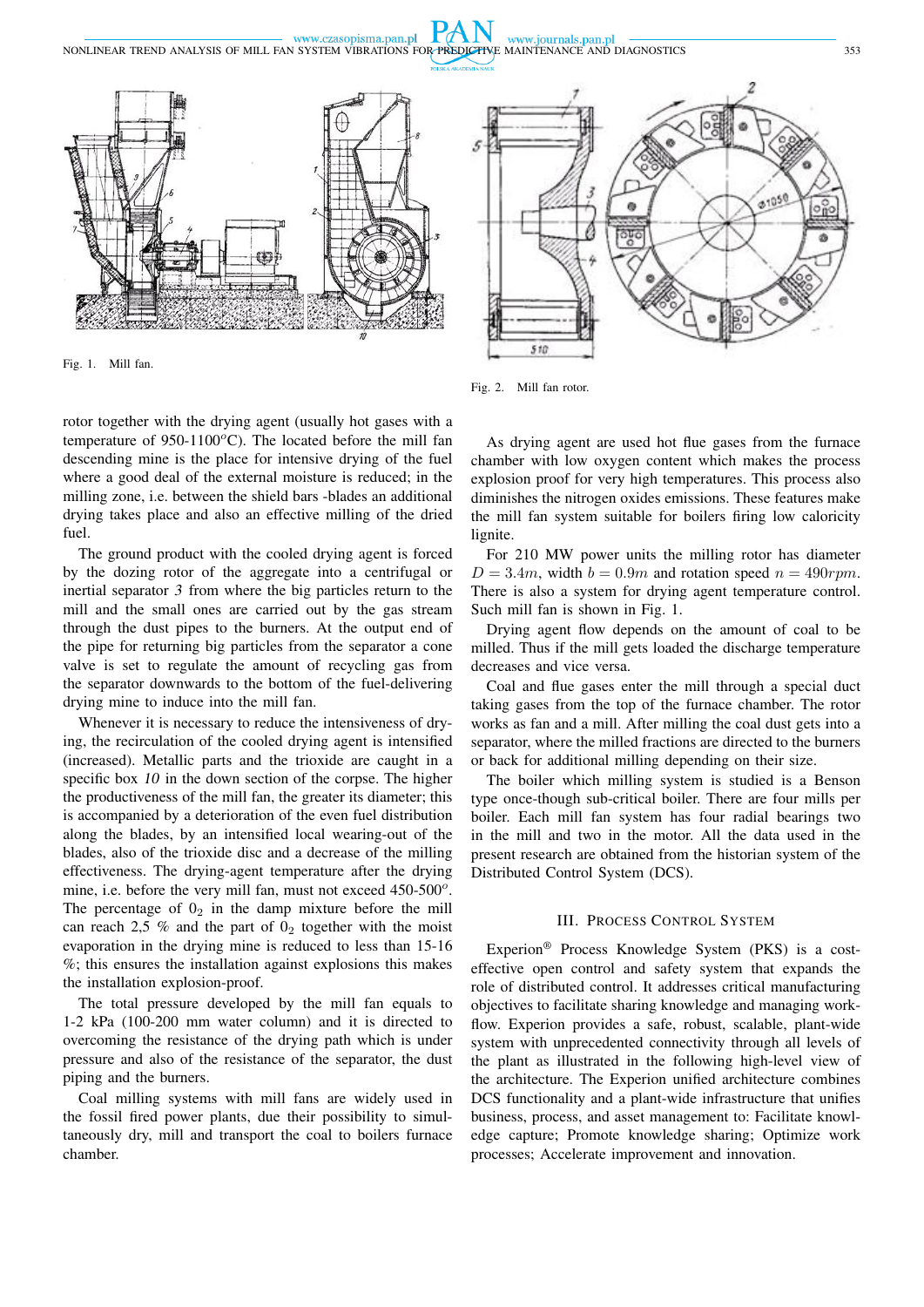

The Experion platform is well suited for both small and large systems. It provides the power and flexibility required to handle the full spectrum of process control and safety applications. Experion offers state-of-the-art Decentralized Control System (DCS) capabilities that include Abnormal Situation Management (ASM), Safety Management, and Information Management technologies. Experion interfaces with Foundation Fieldbus, Profibus, DeviceNet, HART, LON, ControlNet and Interbus. Robustness, security, compliance, control, safety, and reliability are plant-wide. Its distributed control features include a complete continuous, logic, sequential, and drive object-oriented control environment hosted on fully redundant controllers. Experion Process Knowledge System features include:

- Sophisticated human-machine interface.
- Tightly integrated databases, engineering tools, and control and safety applications.
- Operational integration of control and safety applications.
- Open, deterministic, high-speed control network communications system for predictable and repeatable control linking servers, controllers, and remote I/O.
- A configurable Control Execution Environment (CEE) provides deterministic, consistent, and reliable control application execution.
- A single builder tool, Configuration Studio, allows integrated application configuration.
- Three CEE-based controllers: The C200 Process Controller is a compact and cost-effective solution located close to the process with direct IO connections. It is ideal for integrated regulatory, fast logic, sequential, and batch control applications. The C300 Process Controller is the next generation controller that builds on the reliability and robustness of the C200 controller to provide even more versatile control integration through innovative mounting and connecting techniques. The Application Control Environment (ACE) is ideally suited for supervisory control solutions and integration with third party control systems. It is hosted on a server grade computer platform.
- Safety Instrumented Systems (SIS).
- The Simulation Control Environment (SCE) supports system simulation on computers without requiring dedicated controller hardware or process connections.
- Redundancy support for servers, networks, and controllers.
- Distributed System Architecture (DSA) that integrates multiple servers into a single operational system.
- Support for internationalization/localization.
- Interfaces for wide variety of third-party controllers and protocols.
- A cost-effective architecture that makes extensive use of open technologies and commonality of hardware, and is scaleable from just a few points, to thousands of points.

The measurements of the necessary mode quantities for mill fan in the DCS or SCADA system are rather inaccurate due to the significant changeability of the conditions for measurements (wear, slagging, sensor pollution) and also due to the great amount of external disturbances (dust and humidity of fuel, imprecise dosing of coal, stohasticity of temperature of the intake oven gases due to non-stationarity of the flame position) [15]–[19]. The symptoms in a diagnostic problem are always indirect and they are of stochastic nature (changes of temperature of the dust-air mixture (DAM) at the separator output related to the average one for the DPS, the flame position (horizontal, vertical), the relative power consummation for grinding, corrected rotating frequency for the raw fuel feeders (RFF)) [16]–[20].

#### IV. EXPERIMENTAL RESULTS

Mill fans are a part of the equipment of power units that are most often repaired due to intensive erosion of the operative wheel blades in the process of grinding of low-calorific lignite coal from the Trayanovo 1 and Trayanovo 2 mines with high percentage of dust (28%-45% of the dry mass).

In spite of the constructive measures to use steels with high resistance index in critical parts of the mill fan, their interval between two successive repairs equals to 2-2.5 months. The mill fans are of critical importance for the automation of the power-unit (PU) supply, so their technical state is an object of strict monitoring, repair and on-line duty according to the operative dispatcher time-table. The control range of mill fan is small, therefore the primary power control and especially the secondary power control is realized by stopping and starting some of the mill fan.

The experimental research is done in the Bulgarian national Maritsa East 2 thermal power plant. The plant has four double blocks with direct-current boilers 175 MW each and four monoblocks with drum boilers 210 MW each. The fuel for both types of blocks is one and the same: low-quality Bulgarian lignite coal from the Trayanovo 1 and Trayanovo 2 mines with caloricity of 1200 – 1600 kkal/kg (5000 – 6700 kkal/kg). The basic data are obtained from steam-generator 6 of block 3. The steam generator has four mill fans. There is a decentralized control system (DCS) mounted over the steam generator. All used data are recorded in the Historian system of DCS. The duration of the observations is 8 months in 2010. Two types of data are used for the research – vibrosignals from mill fan and data about the basic mode parameters related to mill fan.

The mill fan vibration state may become a rather useful component of their diagnostics to determine their affiliation to some zone of efficiency  $- S1 -$  the normal one; S2 – partial damages; still possible exploitation with lowered mode parameters (e.g. loading) and measures for current maintenance (lubrication, jamming bolt joints of mill fan to the bearers, technological adjustments (angles of rotation of valves, jalousie);  $S3$  – zone of serious damages, requiring immediate stopping at the first opportunity (stop the unit). The mill fan vibration state may become a rather useful component of their diagnostics to determine their affiliation to some zone of efficiency (see Tab. 1). Where:

- $S1$  the normal one;
- S2 partial damages; still possible exploitation with lowered mode parameters (e.g. loading) and measures for current maintenance (lubrication, jamming bolt joints of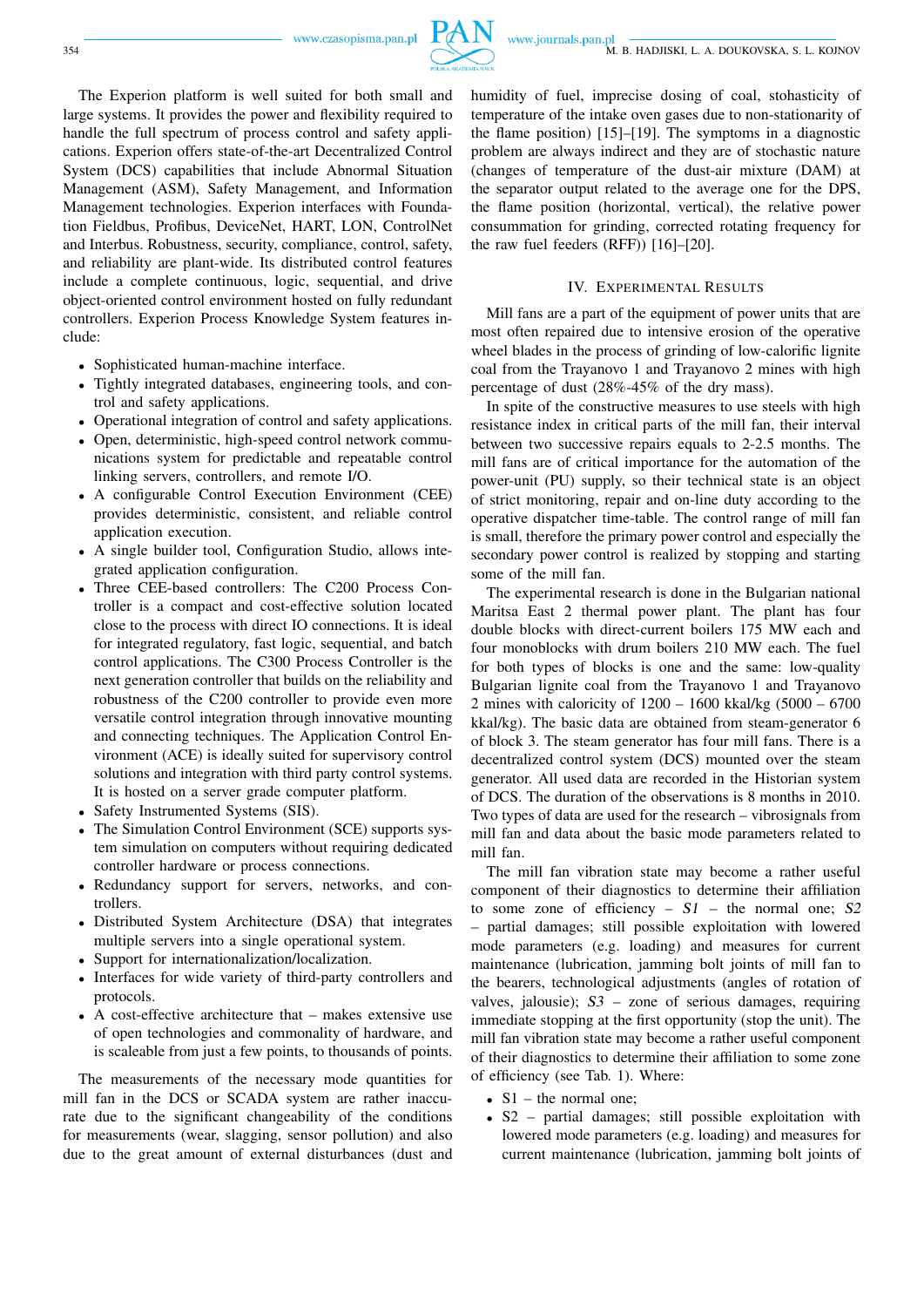mill fan to the ground), technological tunings (angles of rotation of valves, jalousie);

• S3 – zone of serious damages, requiring immediate stopping at the first chance (stop the unit).

The mill fan state is multidimensional. The basic components are grinding productiveness B [t/h], fan productiveness W [m<sup>3</sup>/h] and vibration state  $S_{MB}^V$  (amplitude of vibrations A (or velocity/acceleration of vibrations)).

Exemplary limits for the workability of the Maritsa East 2 power plant monoblocks of 8 MW each are shown in Tab. 1.

TABLE I

| Component    | В   |          |    |
|--------------|-----|----------|----|
| S, dimention | t/h | $m^3/h$  | mm |
|              | 55  | 200 000  |    |
| 52           | 48  | 180 000  |    |
|              | -40 | < 140000 |    |

Analogical are the limits of workability and also of the mill fans for the double-blocks of Maritsa East 2 power plant they are installations with 4 mill fans each.

The basic problem for diagnostics of the mill fan technical state is the impossibility for direct measurement neither of the components B, W, A. Difficulties with the assessment of the mill fan vibrostate is the object of interest below.

It is a major problem that the increased values for vibrations may not refer to the technical state of the mill fan. They may be due to:

- Hydrodynamic instability in the sectors between the blades of the operative wheel;
- Uneven filling of the operative wheel with coal dust;
- Personnel faults;
- Worsened quality of fuel and especially the contents of dust of dry mass  $A^d$ .

The process of changing the mechanical properties which are likely to induce increasing vibrations is basically due to uneven worn-out blades of the operative wheel, but also due to traditional sources of vibrations in mechanical systems [21]

- Damaged bearings;
- Unbalanceness;
- Uncoaxiness;
- Insufficiently robust joint of the mill fan with the bearers;
- Lubrication problems.

The results from the few references for research of the nature of vibrations in the mill fan [22], [23], and also of similar systems [24], [25], our observations included, and show that there are enough reasons to treat these vibrations as nonlinear.

Prognostic maintenance of a mill fan is considered in the presented paper. It is based on the vibration of the nearest to the mill rotor bearing block. In the present paper the analysis is done using data archived by the installed on the site DCS Honeywell Experion PKS R301. The observation period is 16.12.2010 – 16.01.2011. On 31.12.2010 the rotor of the mill fan is changed. After the replacement it has been working for 378 hours. The period chosen allows for vibrations analyzes before and after the replacement. In Fig. 3 are shown the



Fig. 3. Distribution of reflecting objects for the computer simulation.



Fig. 4. Passive SAR raw signal.

www.journals.pan.pl

vibration values in millimeters as a function of the mills rotor working hours.

Presented data shows working and idle states of the device before and after replacing the rotor. Next figure shows vibration rates before rotor replacement.

Due to higher nonlinearity of the device a nonlinear trend analysis for diagnostics and predictive maintenance is done. Regression analysis is done in Matlab environment. It was found that a polynomial of degree 7 fits the data best. Results are presented in the next figure. From industrial application viewpoint, the maximal number of fault diagnostic applications in process industries are based on process historian based approaches. This is due to the fact that process history-based approaches are implementing modeling an a priori knowledge.

It is observed that after the replacement the vibrations with new rotor have higher amplitudes than with the worn out one. This is because of the abrasive wear out of the rotor – the blades become thinner and the rotor becomes lighter. The new rotor is heavier so the vibrations are more intensive even though the rotor has been carefully balanced.

After preliminary data processing including idle periods removal in Fig. 6 are shown the vibration rates after rotor replacement. It is plain to see the vibration rate is higher. Taking into account the observed trend before rotor replacement it is possible to prognosticate the next planned device maintenance